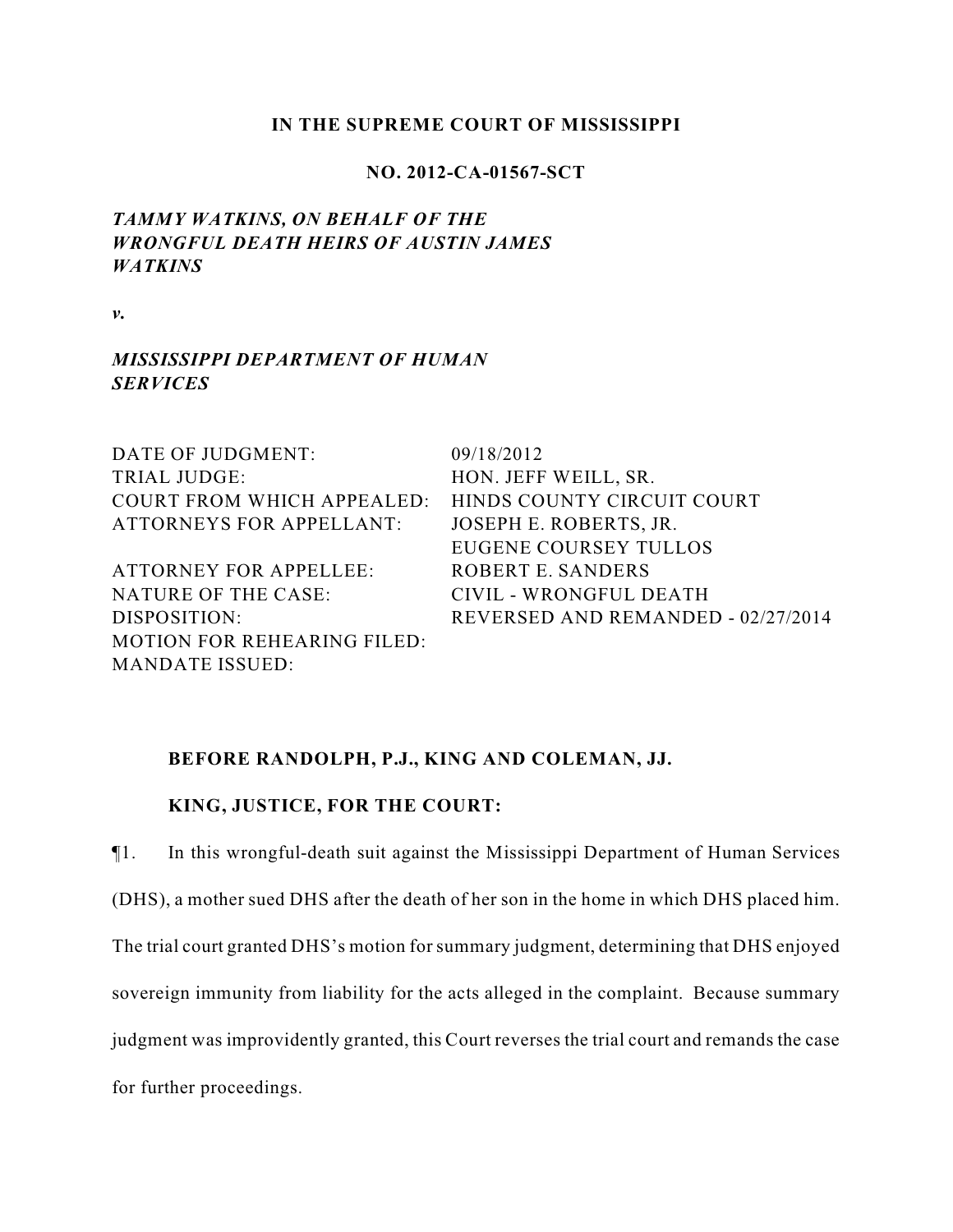#### **FACTS AND PROCEDURAL HISTORY**

¶2. This case involves a child, Austin Watkins, whom DHS removed from the home of his mother, Tammy Watkins, and placed in the home of his paternal grandmother, Janice Mowdy. Approximately a year and a half after Mowdy was awarded durable legal custody of Austin, Austin died from starvation. This wrongful-death lawsuit followed.

¶3. On July 26, 2005, DHS removed Tammy Watkins's children, Austin and his siblings Tom and Abby,<sup>1</sup> from her home. That same day, the Youth Court of Scott County entered a custody order granting DHS custody of Austin. In August 2005, DHS conducted a home study for Mowdy to determine whether Austin and Tom, her grandsons, could be placed with her.<sup>2</sup> In the home study form, the section for references for Mowdy was left blank.<sup>3</sup> Ultimately, in late August 2005, DHS placed all three children with Mowdy, who lived with her fourth husband and her adult daughter, Stephanie Bell. On April 24, 2007, Mowdy was awarded durable legal custody of Austin, Tom, and Abby. DHS did a final home visit on April 27, 2007, and did a closing summary in the case on May 10, 2007.

¶4. Mowdy brought Austin to the University of Mississippi Medical Center (UMC) on June 10, 2007. He was three-and-one-half years old at the time and weighed just twenty-four pounds. He was experiencing extreme swelling. It was determined upon admission to the

<sup>&</sup>lt;sup>1</sup>The names of Austin's siblings have been changed to protect their identities.

<sup>&</sup>lt;sup>2</sup>Abby is not Mowdy's grandchild, but at the home visit, Mowdy expressed interest in having Abby live with her, too. DHS approved placing Abby with Mowdy.

<sup>&</sup>lt;sup>3</sup>Valerie Grisele with DHS testified that DHS (specifically Donna Wallace) spoke to Mowdy's references. However, she could not recall who the references were. Mowdy testified that she gave DHS three references, and she then named them.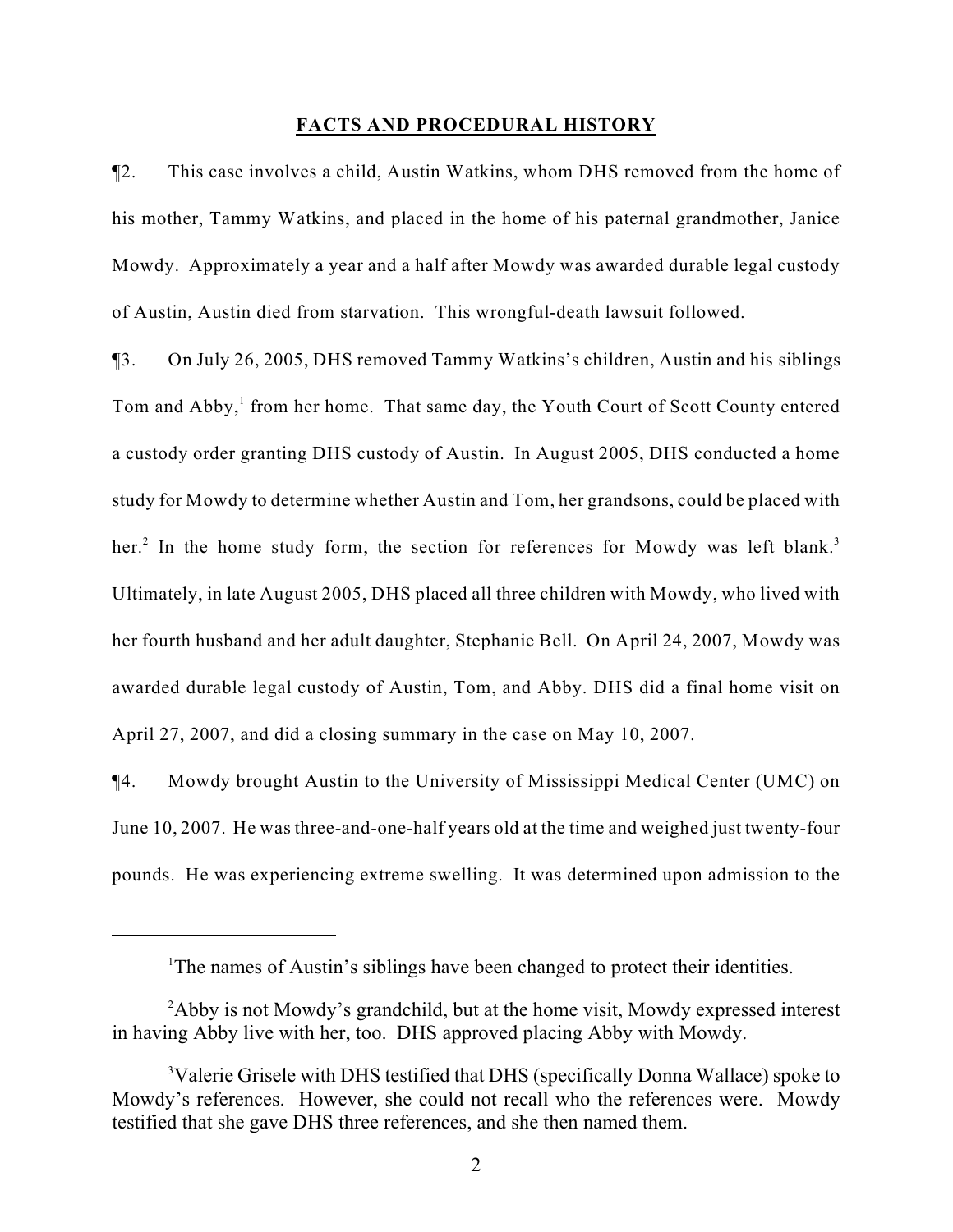hospital that Austin suffered from severe dehydration and malnutrition. During his hospital stay, UMC ran countless tests on Austin. Ultimately, "no organic cause could be found" for Austin's malnourishment, so "inorganic/social reasons were then investigated." Thus, "his placement with his paternal [grandmother] [was] questioned to DHS."

¶5. On June 25, 2007, Dr. Johnny Byrnes, a resident assigned to Austin's case, called UMC social worker Kathy Dennis because Mowdy was attempting to take Austin from the hospital against medical advice. Dennis and Byrnes called Scott County DHS and spoke to Heather Russell, the social worker who had closed out Austin's case. In his deposition, Dr. Byrnes testified that he told Russell that "the medical staff felt that the family either was not feeding him or did not know how to properly feed him." According to Dennis's notes, Russell told them that she felt Mowdy was an appropriate caregiver and that she would follow up with Austin once he got home. Dennis noted that she and Dr. Byrnes thought that Russell did not fully appreciate Austin's medical condition and why he should not go home. ¶6. On June 27, 2007, UMC social worker Gayden Carpenter received a call from Austin's nurses because they were concerned that he was being abused at home. Austin was evaluated by a child psychologist, who determined that Austin displayed no evidence of ongoing abuse. Nonetheless, Carpenter contacted Russell, who denied concerns of abuse. Austin was discharged in July 2007, having greatly improved and weighing twenty-eight pounds, simply from being properly fed. He had a follow-up on July 17, 2007, at which it was noted that he was much improved. He had another follow-up appointment in August of 2007, which he missed. He missed all subsequent follow-up appointments, as well.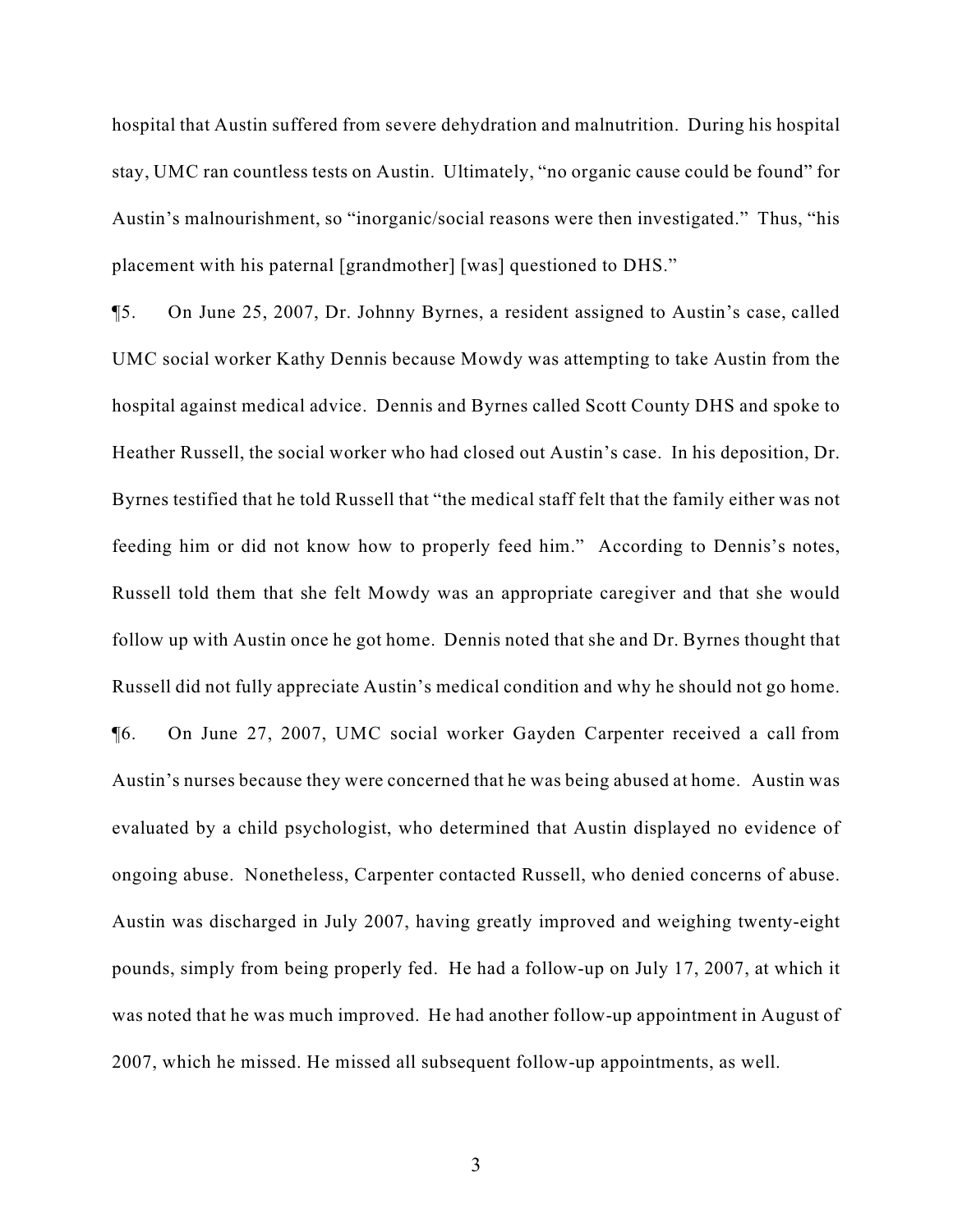¶7. On November 9, 2008, Austin passed away, just six days before his fifth birthday, weighing a mere nineteen pounds. His official cause of death was starvation and dehydration, and the manner of death was homicide. Mowdy and Bell ultimately pled guilty to capital murder for murdering Austin while engaged in felonious child abuse.

¶8. On January 5, 2009, the Attorney General appointed special assistant attorneys general to review the circumstances surrounding Austin's death. The review "was conducted to determine what improvements the State could make to prevent the next child from dying of starvation, or other forms of abuse and neglect." Included in the "Social Autopsy" produced from the review were notes from an interview with Jennifer Watkins, a paternal aunt of Austin's. Jennifer claimed that she anonymously called DHS in June 2007 and reported to Heather Russell that Austin looked gray, weak, and skinny. She reported that Russell told her they would look into it. This "report" was included in the factual "Timeline" in the Social Autopsy.

¶9. On April 30, 2010, Tammy, on behalf of the wrongful-death heirs of Austin, filed suit against DHS alleging that DHS's negligence caused Austin's death. DHS answered, and discovery began. During discovery, the parties deposed multiple people involved with Austin, including DHS personnel, Mowdy, several of the UMC doctors who treated Austin, and the two UMC social workers who had contact with Austin. The UMC doctors were under the impression that a complaint or report for abuse/neglect had been made to DHS. In his deposition, Dr. Byrnes testified repeatedly that, given their extensive work-ups of Austin that revealed no organic cause for his malnutrition, he reported to DHS that it was most likely that Austin's family either was intentionally not feeding him properly, or did not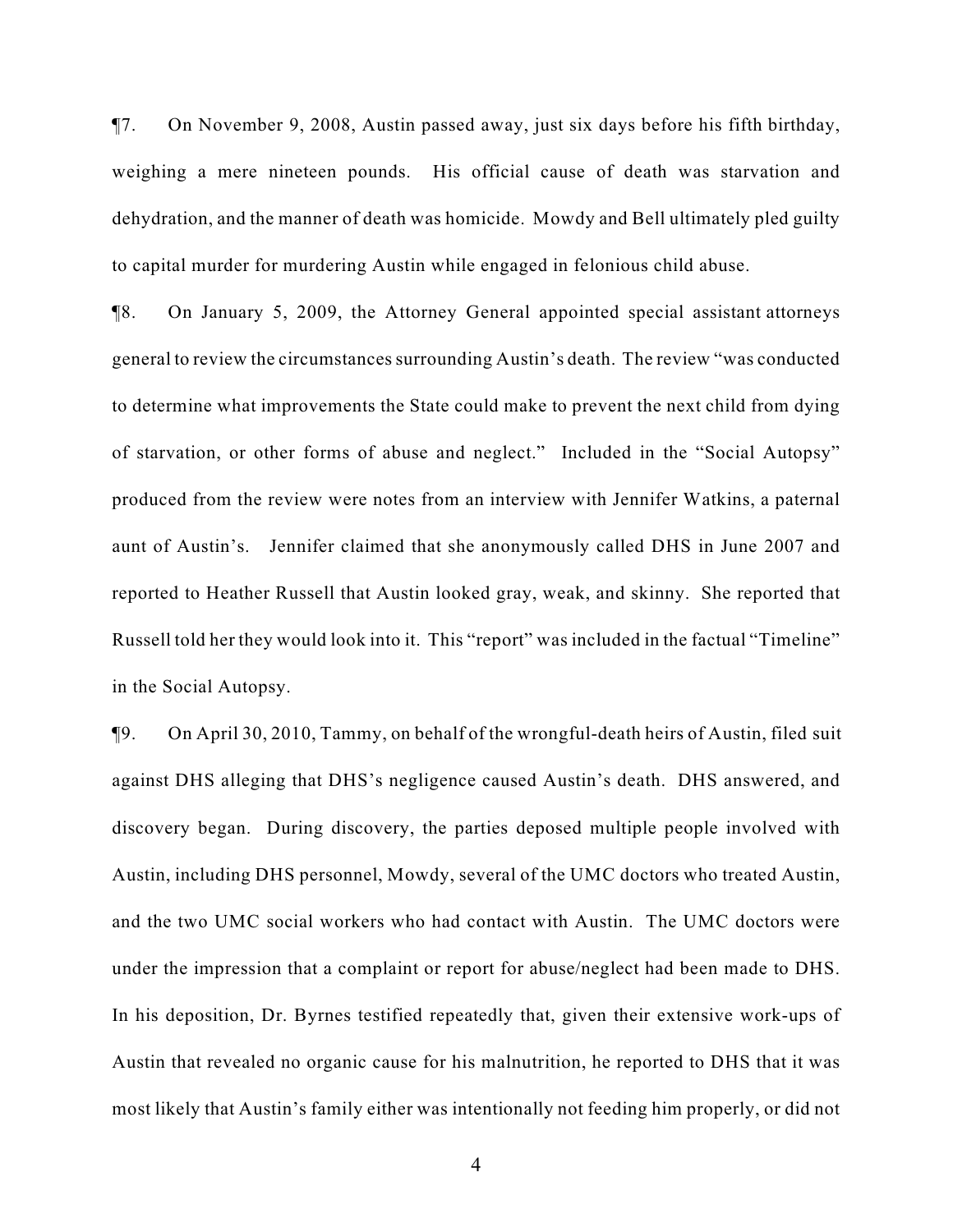understand how to feed him properly. In her affidavit, Dr. Sara Weisenberger, one of Austin's treating physicians during his time at UMC, attested that

[r]egardless of whether the communication on behalf of the University of Mississippi Medical Center personnel to the Scott County Department of Human Services' worker used the words "abuse" or "neglect", such communications were in fact oral reports to the Mississippi Department of Human Services that Austin Watkins was either being abused or neglected, in that his failure to thrive was medically caused either by being intentionally starved or by his family not knowing how to properly feed him.

The UMC social workers, Dennis and Carpenter, both testified that, to their knowledge, no report of abuse/neglect was made to DHS. Carpenter specifically testified that the doctors must initiate the report process and to her knowledge, no such report was made. Dennis stated that *she* did not make a report of abuse or neglect. However, both were under the impression that Russell and/or DHS were going to follow up with Austin after his discharge. ¶10. In her deposition, Heather Russell testified that she did not recall most of UMC's calls to her, although she remembered some of them. She indicated that UMC did not make a "report" of child abuse or neglect on Austin. She testified that if someone calls in a report, and if it's "screened in," the report is investigated.<sup>4</sup> Lori Woodruff, the deputy administrator for the Division of Family and Children Services, testified that, if what UMC's personnel said is taken as true, DHS should have investigated the allegations concerning Austin. Valerie Grisele, another DHS supervisor, also testified that if what UMC said it reported was correct, DHS should have documented and investigated it.

<sup>&</sup>lt;sup>4</sup>Other DHS employees likewise testified that reports or allegations of abuse are "screened in" or "screened out."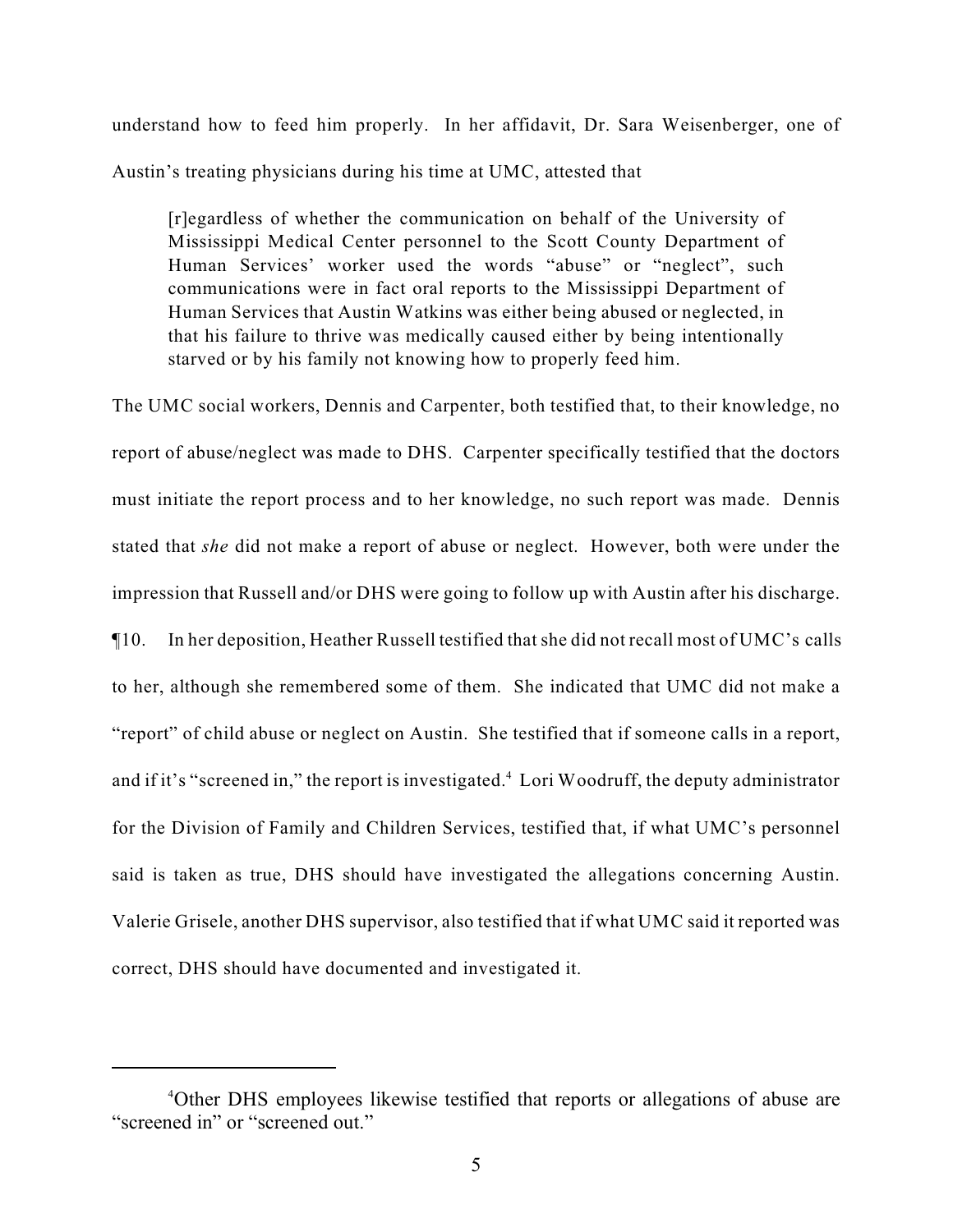¶11. On October 28, 2011, DHS moved for summary judgment. DHS argued that all DHS's actions were based upon discretionary functions or duties, thus sovereign immunity barred the action. Attached to the motion was an affidavit executed by Jimmy Gatewood, the associate director of social work for UMC. The affidavit described UMC's policy for reporting suspected child abuse or neglect, and stated that "[a]fter review of records available to me and to the best of my knowledge, UMC inpatient division made no report of suspected abuse or neglect regarding Austin Watkins to any DHS office or any other entity specified in the policy during, or after, his treatment at UMC in 2007." Watkins responded to the motion for summary judgment and also moved to strike the Gatewood affidavit, and DHS replied. The central arguments surrounding the motion for summary judgment were twofold: 1) whether DHS received reports (either from Jennifer Watkins, UMC, or both) regarding suspected abuse or neglect in June 2007, triggering a nondiscretionary duty to investigate, $5$  and 2) whether DHS performed its nondiscretionary duty to obtain references for Mowdy prior to placing Austin with her.

¶12. The trial court granted DHS's summary judgment on September 18, 2012. It held that no report of suspected abuse or neglect was made to DHS. Specifically, it found that Russell had to make an initial determination or interpretation as to whether a report was made, rendering her actions discretionary and subject to sovereign immunity. It also found that the

<sup>&</sup>lt;sup>5</sup>DHS is required to investigate a report of suspected child abuse or neglect. Unfortunately, the DHS policy in the record before this Court is incomplete – only every other page was produced. The record reveals that DHS produced only every other page to the plaintiffs. It is unclear from the record whether DHS ever produced a complete policy manual, or whether the trial court had the complete manual before it.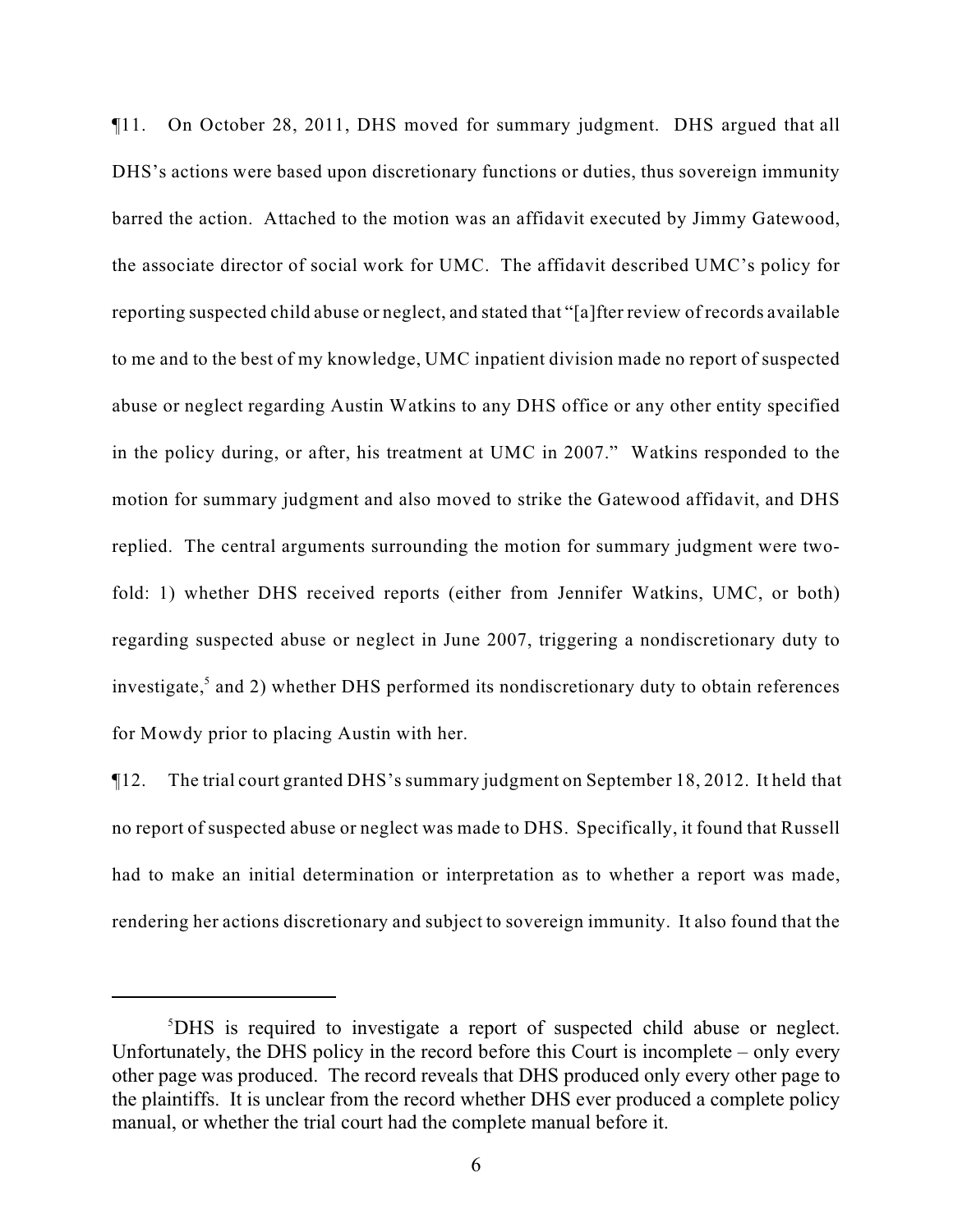plaintiff "offered no positive proof that DHS had failed to obtain references" because DHS personnel testified that references were obtained, but that the computer system had malfunctioned, leaving the form blank, and because Mowdy testified as to who her references were. Thus, it concluded that "DHS breached no duty of care and can have no liability herein." The trial court also denied Watkins's motion to strike the Gatewood affidavit, but noted that "even if the Motion to Strike was granted, the outcome would not change the Court's ruling regarding summary judgment."

¶13. Watkins appeals the trial court's judgment to this Court, arguing that the trial court erred 1) by granting summary judgment, because genuine issues of material fact exist as to whether reports were made to DHS regarding Austin, triggering a ministerial duty to investigate, and 2) by denying Watkins's request to either strike the Gatewood affidavit or allow Watkins to depose Gatewood.

#### **ANALYSIS**

### *Standard of Review*

¶14. This Court reviews questions of law, including the interpretation of the Mississippi Tort Claims Act (MTCA), de novo. *Miss. Dep't of Human Servs. v. S.C.*, 119 So. 3d 1011, 1013 (Miss. 2013). Likewise, this Court reviews the trial court's grant or denial of summary judgment de novo. *Honeycutt v. Coleman*, 120 So. 3d 358, 363 (Miss. 2013). Because the proponent of summary judgment has the burden of showing that no genuine issue of material fact exists, this Court must review the evidence in the light most favorable to the nonmoving party. *Id.* The credibility of evidence likewise must be viewed in the light most favorable to the nonmoving party. *Treasure Bay Corp. v. Ricard*, 967 So. 2d 1235, 1240 (Miss. 2007).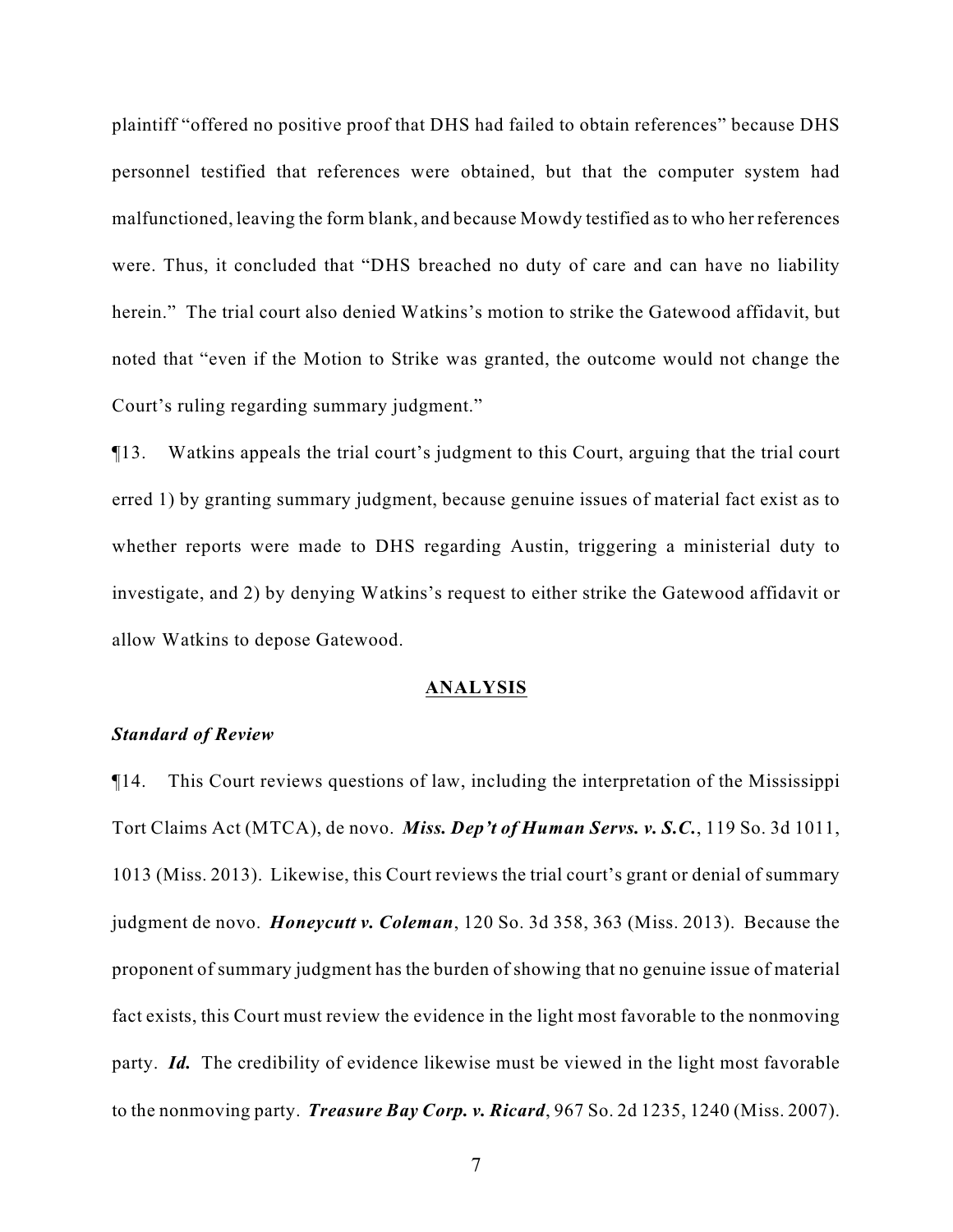Summary judgment is accordingly appropriate only "if the pleadings, depositions, answers to interrogatories and admissions on file, together with the affidavits, if any, show that there is no genuine issue as to any material fact." M.R.C.P. 56(c).

## *Sovereign Immunity*

¶15. Any tort claim filed against the government, or an employee thereof, must be brought under the MTCA, the exclusive civil remedy against the government or its employees "for acts or omissions which give rise to a suit." *Stewart v. City of Jackson*, 804 So. 2d 1041, 1046 (Miss. 2002). The MTCA waives sovereign immunity in certain circumstances, including for liability based on the performance of ministerial duties. However, sovereign immunity is *not* waived for liability "[b]ased upon the exercise or performance or the failure to exercise or perform a discretionary function or duty on the part of a governmental entity or employee thereof, whether or not the discretion be abused." Miss. Code Ann. § 11-46-  $9(1)(d)$  (Rev. 2012). Thus, if a claim of liability is based on the performance of a discretionary duty, the government has sovereign immunity; however, if a claim is based on the performance of a ministerial duty, sovereign immunity does not apply, and the claim may go forward.

¶16. "A duty is discretionary when it is not imposed by law and depends upon the judgment or choice of the government entity or its employee." *Miss. Transp. Comm'n v. Montgomery*, 80 So. 3d 789, 795 (Miss. 2012). To discern whether immunity for a discretionary function is available, a court must determine: 1) "whether the activity involved an element of choice or judgment," and, if so, 2) "whether the choice involved social, economic, or political policy." *Stewart*, 804 So. 2d at 1047 (quoting *Jones v. Miss. Dep't*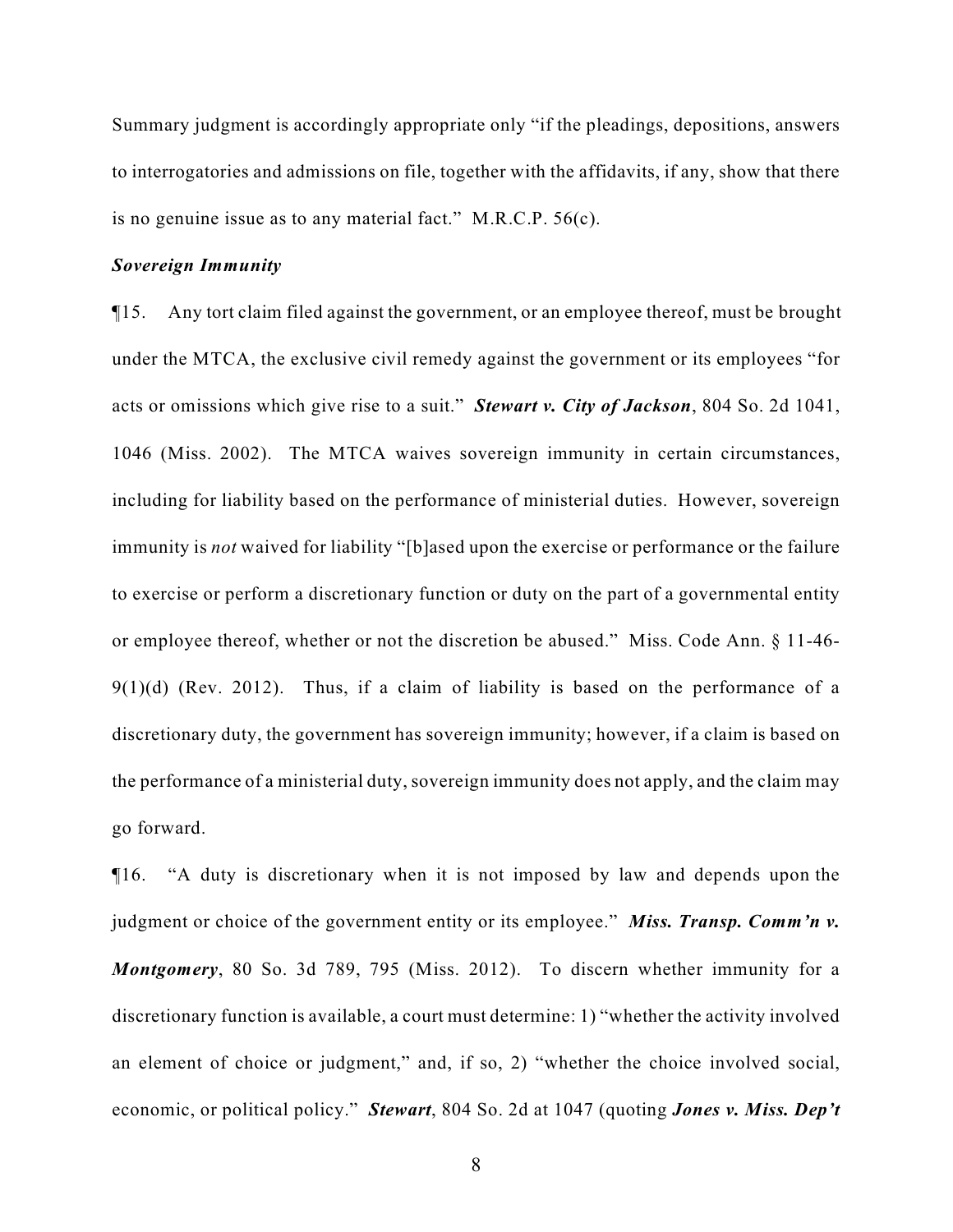*of Transp.*, 744 So. 2d 256, 260 (Miss. 1999) (*abrogated on other grounds*)) (internal quotations omitted). Conversely, "[a] duty is ministerial if it is positively imposed by law and required to be performed at a specific time and place, removing an officer's or entity's choice or judgment." *Montgomery*, 80 So. 3d at 795.

### *Reports of Abuse or Neglect*

¶17. Mississippi Code Section 43-21-353 provides that certain classes of people who work with children and who have "reasonable cause to suspect that a child is" neglected or abused<sup>7</sup> "shall cause an oral report to be made immediately by telephone or otherwise and followed as soon thereafter as possible by a report in writing to the Department of Human Services." Miss. Code Ann. § 43-21-353(1) (Rev. 2009). Thereafter, DHS "shall" "immediately" make a referral to the youth court intake unit, which shall investigate the report. *Id.*; Miss. Code Ann. § 43-21-357 (Rev. 2009) (a preliminary inquiry must be made to determine whether the interest of the child requires the youth court take further action, and the preliminary inquiry results in a recommendation). Both sides concede that if a "report" is made, DHS has a mandatory duty to investigate the report. *See Miss. Dep't Human Servs. v. S.W.*, 974 So. 2d 253, 259-60 (Miss. App. Ct. 2007). Further, DHS high-level

<sup>&</sup>lt;sup>6</sup>A "neglected child" is one whose parent, guardian, or custodian "neglects or refuses, when able to do so, to provide for him proper and necessary care or support, . . . or medical, surgical, or other care necessary for his well-being" or one who is "without proper care, custody, supervision or support" or one who "for any reason, lacks the care necessary for his health, morals or well-being." Miss. Code Ann. § 43-21-105(l) (Rev. 2009).

<sup>&</sup>lt;sup>7</sup>An "abused child" is a child whose parent, guardian, or custodian "has caused or allowed to be caused, upon the child, sexual abuse, sexual exploitation, emotional abuse, mental injury, nonaccidental physical injury or other maltreatment." Miss. Code Ann. § 43- 21-105(m) (Rev. 2009).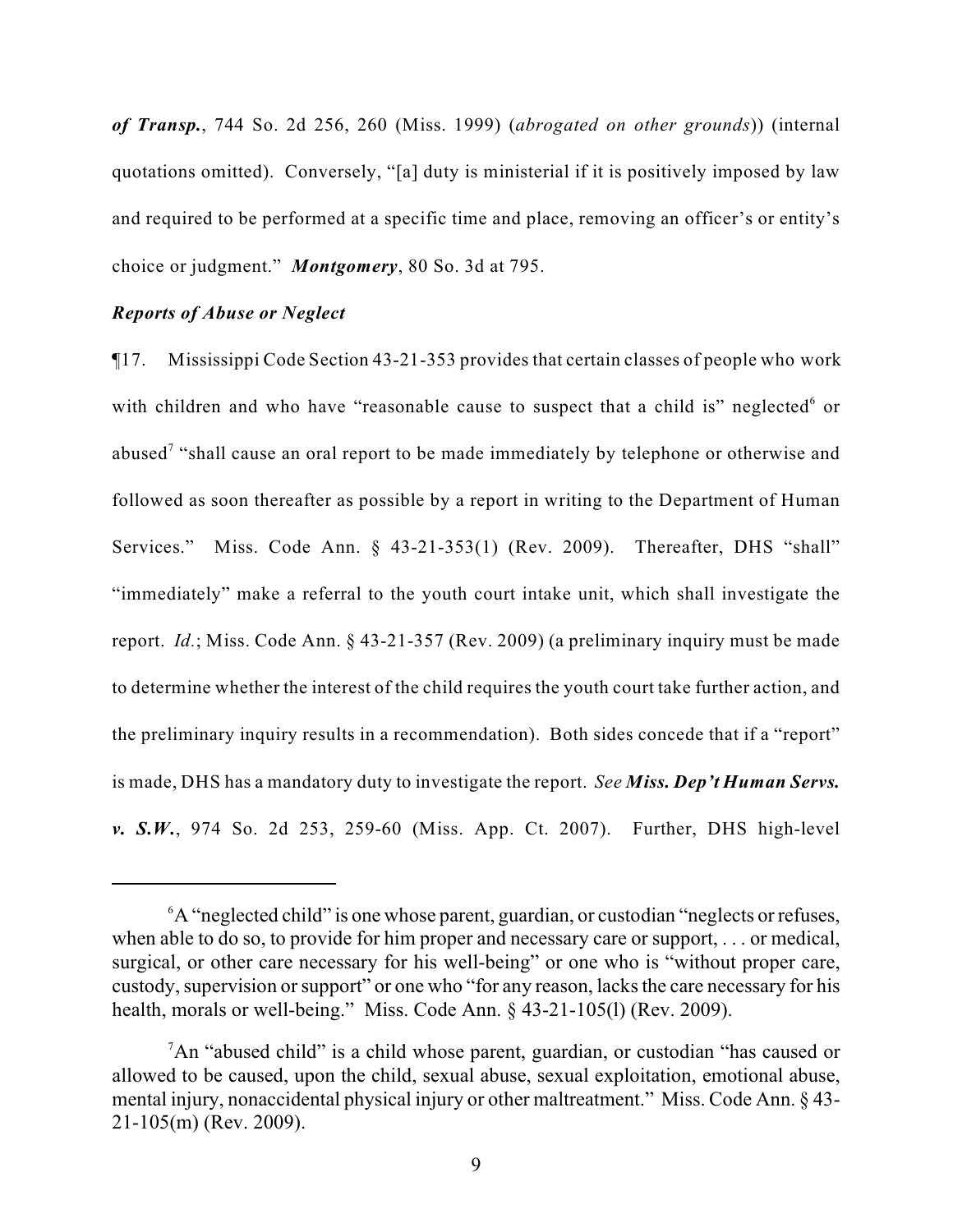administrators testified that DHS does not wait for the written portion of the statutory report before initiating its investigation.

¶18. DHS argues that no genuine issue of material fact exists. It argues that no report of abuse or neglect was made to DHS. It relies on the affidavit of Jimmy Gatewood, the associate director of social work for UMC, who, after reviewing UMC's records, declared that no report was made under UMC's policy. In addition to arguing that no report was made, DHS argues that its conduct is covered by the discretionary-function exemption, because DHS personnel "must necessarily exercise discretion in determining whether the content of a particular telephone call contains a report of a suspicion of abuse or neglect." It further argues that this judgment is grounded in "social, economic, and political policy" because the "decision to have a state agency enter into a child's life, and the lives of the family of the child, is an important social, economic, and political decision."

¶19. Watkins argues that the discrepancies in testimony regarding whether a report was made create a genuine issue of material fact, which precludes summary judgment. She also maintains that investigating a report is a ministerial duty.

¶20. A genuine issue of material fact exists as to whether a report was made. DHS personnel agree that if UMC reported what its employees claim to have reported (Dr. Byrnes claims to have informed Heather Russell that Austin was being starved, either intentionally or unintentionally), it constituted a "report" that triggered the ministerial duty to investigate.<sup>8</sup> DHS personnel simply deny that UMC communicated this information to Russell. At its

<sup>&</sup>lt;sup>8</sup> Even Heather Russell agreed that, if UMC told her what its employees said they told her, "it should be followed up on."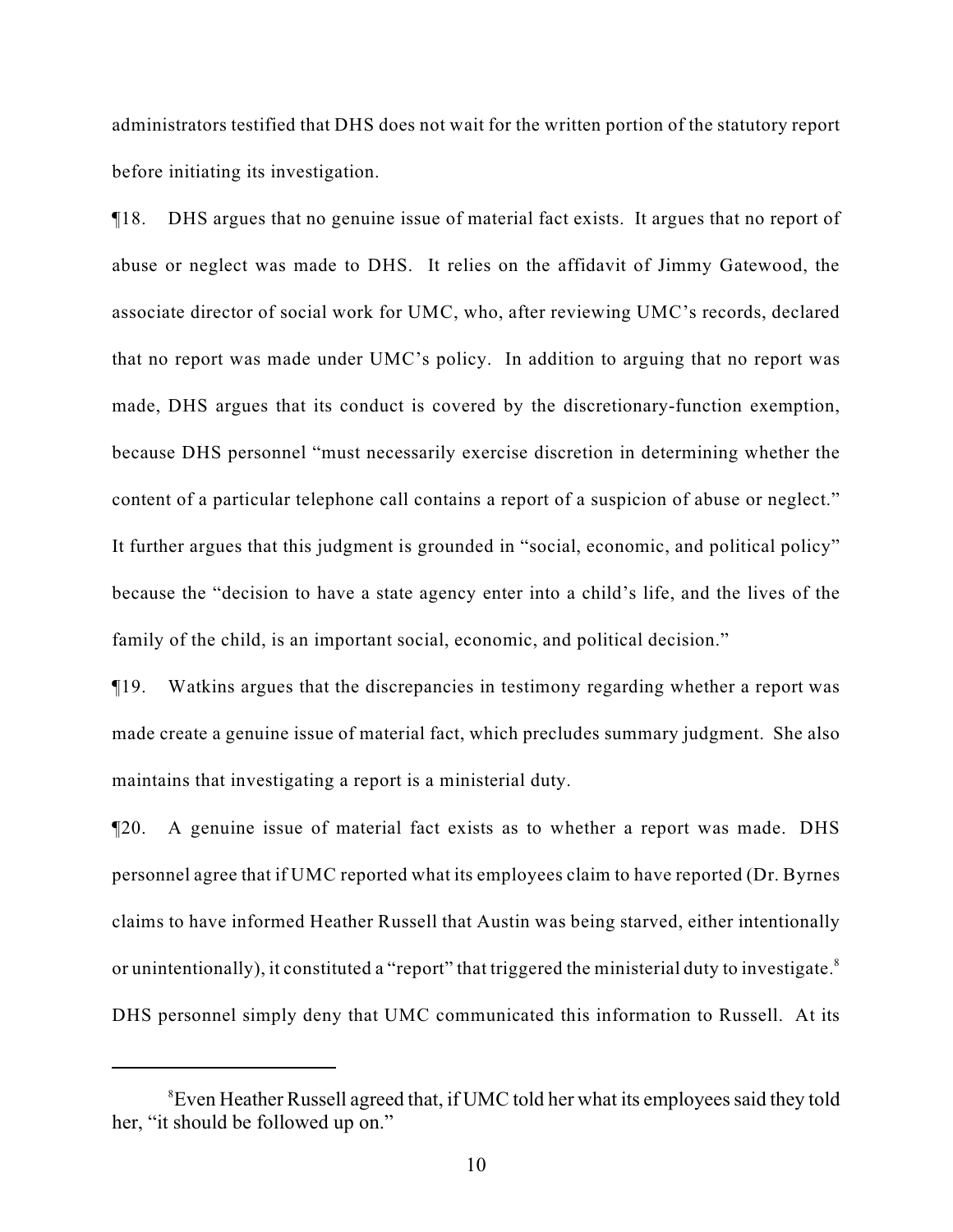basest level, this is a credibility contest. DHS argues that the Gatewood affidavit should render all other UMC testimony moot, given that it states that UMC did not make a "report" under the *UMC policy*. He did not state that UMC did not meet the statutory definition of a "report," nor does he appear qualified to make such a legal conclusion. Gatewood's affidavit contrasts the deposition testimony of Dr. Byrnes and the affidavit of Dr. Weisenberger. It does not positively dispose of the issue of whether a "report" was made, but is merely another player in the credibility contest, offering evidence to support DHS's position, while the doctors' statements offer evidence to support Watkins's.

¶21. Nothing in the statute mandates that reporters use "magic words" such as "report," "abuse," or "neglect" to convey that they are reporting abuse or neglect. UMC personnel testified that they informed DHS that Austin was likely being starved, either intentionally or unintentionally. If true, such a statement would certainly fit within the statutory definition of a report of a suspicion of neglect or abuse. "Report" is defined by Black's Law Dictionary as "[a] formal or oral written presentation of facts or a recommendation for action." *Black's Law Dictionary* 1326 (8th ed. 2004). Webster's defines "report," in pertinent part, as "something that gives information: a usu. detailed account or statement," or "notification." *Webster's 3d New Int'l Dictionary* 1925 (1961). Further, the statutory definitions of "neglected child" and "abused child" clearly encompass a child being intentionally or unintentionally starved. *See* Miss. Code Ann. § 43-21-105(l) & (m) (Rev. 2009). UMC's statements, if true, certainly are notification that UMC suspected Austin's caretakers were neglecting him or refusing to provide him proper and necessary care and/or that Austin's caretakers had caused or allowed to be caused maltreatment.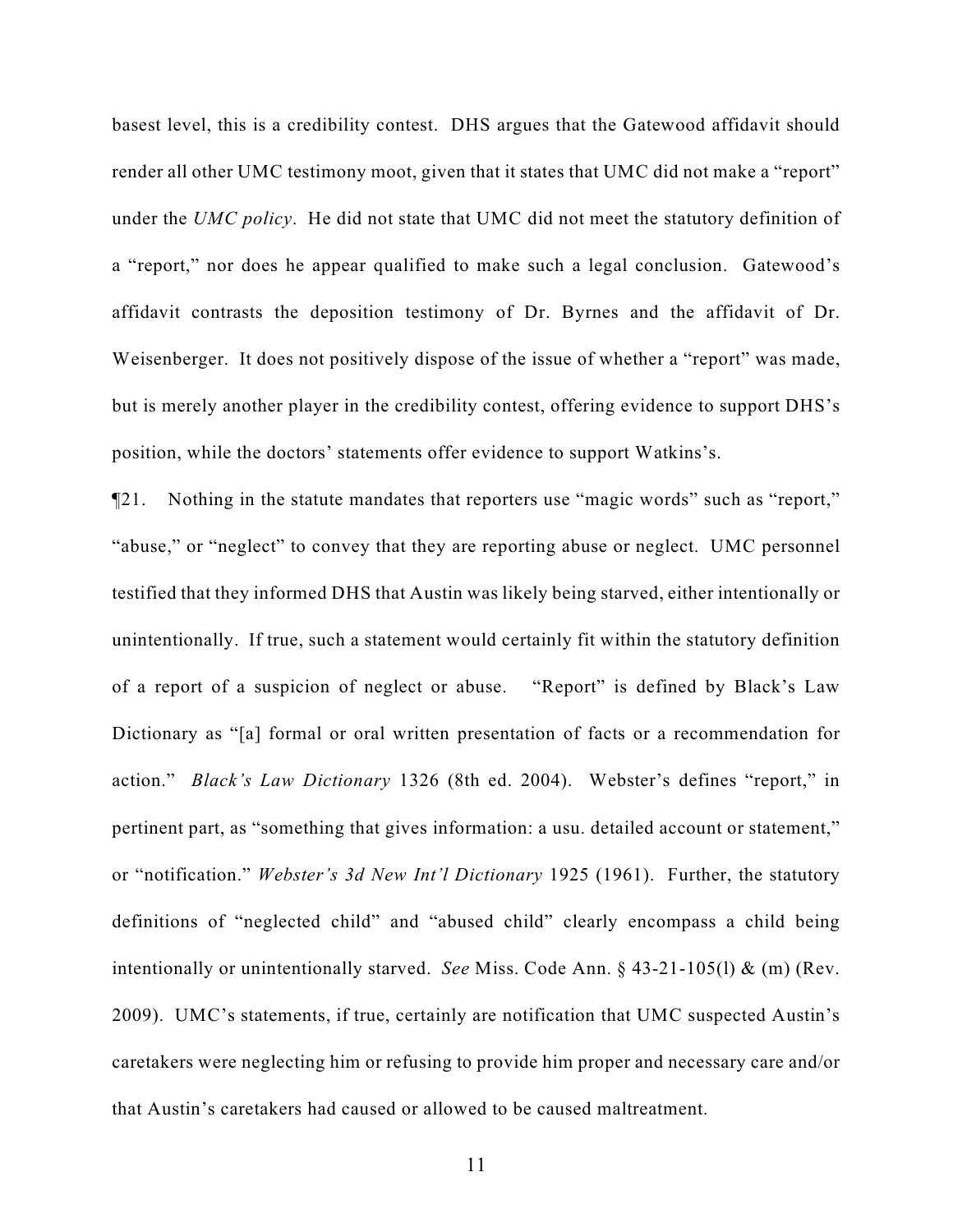¶22. "Credibility is a question of fact that must be decided by the jury." *Treasure Bay Corp.*, 967 So. 2d at 1240. "Indeed, this Court consistently holds that decisions as to the weight and credibility of a witness's statement are the proper province of the jury, not the judge." *Doe v. Stegall*, 757 So. 2d 201, 205 (Miss. 2000). Giving credence to one sworn statement over another is not appropriate at the summary judgment level. *See id.* at 204-06. This is true even when the ultimate factfinder will be the judge in a bench trial. *See, e.g.*, *Regan v. Starcraft Marine*, 418 Fed. App'x 310, 312 (5th Cir. 2011) (in a bench trial, the trial court may be allowed a more lenient factfinding standard for summary judgment *unless* factual inferences drawn involve witness credibility or disputed material facts)<sup>9</sup>; *see also Giles v. Brown*, 962 So. 2d 612, 618 (Miss. Ct. App. 2006) (in MTCA case, determining that "a summary judgment motion does not place a court in the role of weighing testimony and determining the credibility of witnesses . . . such determinations are improper for a court to

 $\rm{^9}$ The Fifth Circuit has indicated that it may support a more lenient factfinding standard for motions for summary judgment in a bench trial, but it may not have definitively decided the issue. *See Illinois Cent. R. Co. v. Mayeux*, 301 F.3d 359, 362 n.1 (5th Cir. 2002) ("Although prior panels of this court have entertained the idea of applying a more lenient standard in nonjury trials, this circuit has not actually adopted such a standard."). However, the Fifth Circuit and its district courts have consistently noted that this lenient standard or discretion "does not extend to deciding witness credibility without the benefit of live testimony." *Dominio v. Allstate Ins. Co.*, 2010 WL 4066647, at \*2 (E.D. La. Oct. 15, 2010); *Matter of Placid Oil Co.*, 932 F.2d 394, 398 (5th Cir. 1991) ("[A] district court must be aware that assessments of credibility come into sharper focus once live witnesses are heard.") ("I]t makes little sense to forbid the judge from drawing inferences from the evidence submitted on summary judgment when that same judge will act as the trier of fact, *unless those inferences involve issues of witness credibility or disputed material facts*." (emphasis added)); *Mayeux*, 301 F.3d at 362 n.1 ("Under the suggested more lenient standard, the district judge could grant summary judgment based on inferences drawn from incontrovertibly proven facts, *so long as there is no issue of witness credibility*." (emphasis added)).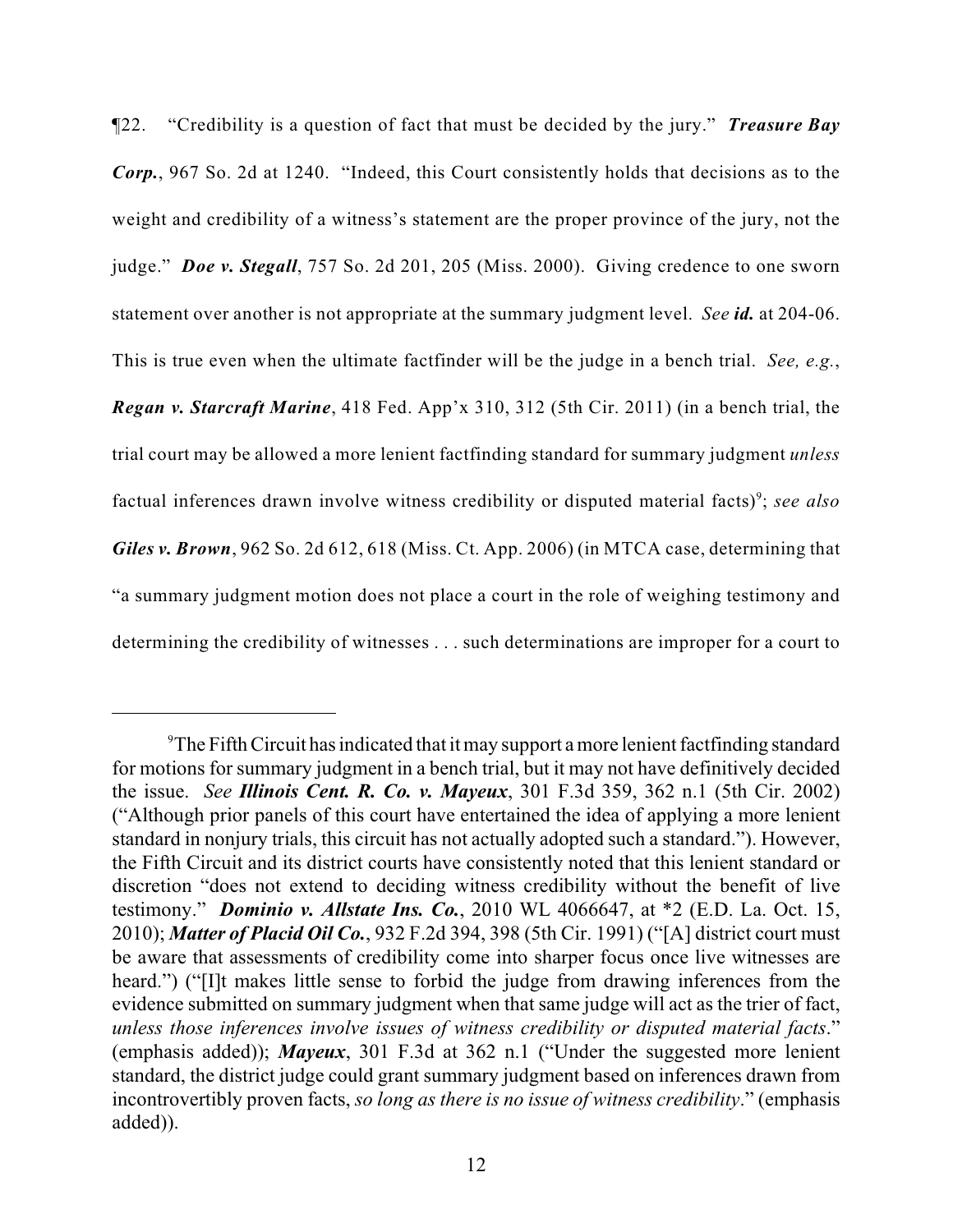make at the summary judgment stage."). The trial court stated that "[i]n the absence of *unambiguous* proof that a report of suspected abuse or neglect was received by DHS, DHS cannot be held liable for any alleged negligent failure to reopen Austin's case." (Emphasis added.) Watkins need not put forth unambiguous proof that a report was made in order to defeat summary judgment, she need only create a genuine issue of material fact. Thus, discounting the statements of Drs. Byrnes and Weisenberger and finding that no report was made was inappropriate at this stage, especially given that evidence and credibility must be viewed in the light most favorable to Watkins.

¶23. DHS's position that DHS has the discretion to determine whether a phone call is a report is also unavailing. The statute gives DHS no discretion to determine that a "report" is not a "report." The plain language of the statute clearly belies this argument.<sup>10</sup> The statute gives DHS no discretion if a report is made.

¶24. Furthermore, DHS's own policies undermine the argument that Russell had the discretion to determine whether the phone calls were a "report."<sup>11</sup> DHS policy indicates that all phone calls such as this are deemed a "report," and *only then*, those "reports" that are not deemed meritorious are "screened out" through the screening-out process. The policy states that: "The decision to 'screen in' or 'screen out' a report should be based upon the reported

 $^{10}$ A recent case decided by this Court illustrates the reaching nature of this argument. In *Little v. Mississippi Department of Transportation*, this Court found that, in determining whether sovereign immunity applies, the analysis must be on the *function*, not the acts used to carry out the function. *Little v. Miss. Dep't of Transport.*, 129 So. 3d 132 (Miss. 2013).

 $^{11}$ As noted, apparently due to DHS's discovery failure, this Court has only every other page of DHS's policy manual, so the exact policies are unclear. However, enough information can be garnered from what is before this Court to seriously undermine DHS's assertion.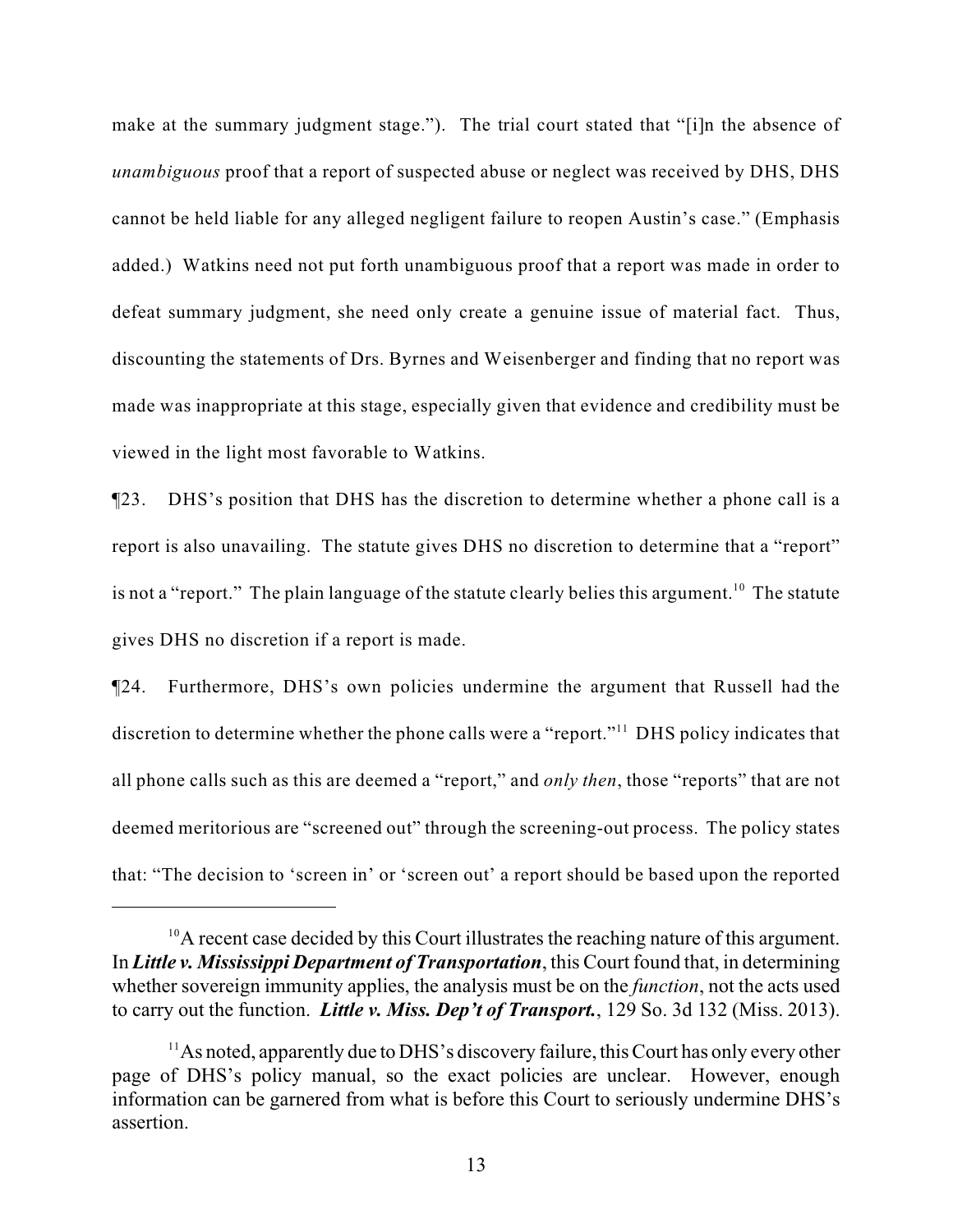allegations. If the allegations include an action or incident that meets the definition/criteria of neglect, abuse or exploitation, the report should be 'screened in' for investigation." It also mandates that: "**All** allegations stated in the report must be addressed and assessed during the investigative process. The decision to 'evidence' or 'no evidence' the report *must* reflect a careful and objective evaluation, and documentation of all the facts."). DHS policy also indicates that only a supervisor may determine that a "report" may be screened out. DHS procedure for the death of a child also indicates that DHS personnel have no discretion to decide what is a "report." It states that, upon the death of a child, the director must be notified if "[p]rior *reports* concerning the child or family were screened out for MDHS investigation." (Emphasis added.) DHS policy seems to admit that some sort of investigation must occur at the receipt of a "report," but that discretion may come in once the system is set in motion to "screen out" or "screen in" the report. There is no allegation that Russell chose to "screen out" the report; rather DHS argues that Russell decided this was not a "report" at all, something she had no discretion to do. Furthermore, DHS policy indicates that Russell may not have even had the authority make the decision to "screen out" the report.<sup>12</sup>

¶25. It is clear from the statutory language that, if what Drs. Byrnes and Weisenberger attest was communicated to DHS is true, an oral report of abuse or neglect was made to DHS. If what Russell claims was said is true, it is likely that no report was made. Thus, whether

 $12$ It appears that Russell did not follow the intake guide for receiving a report.